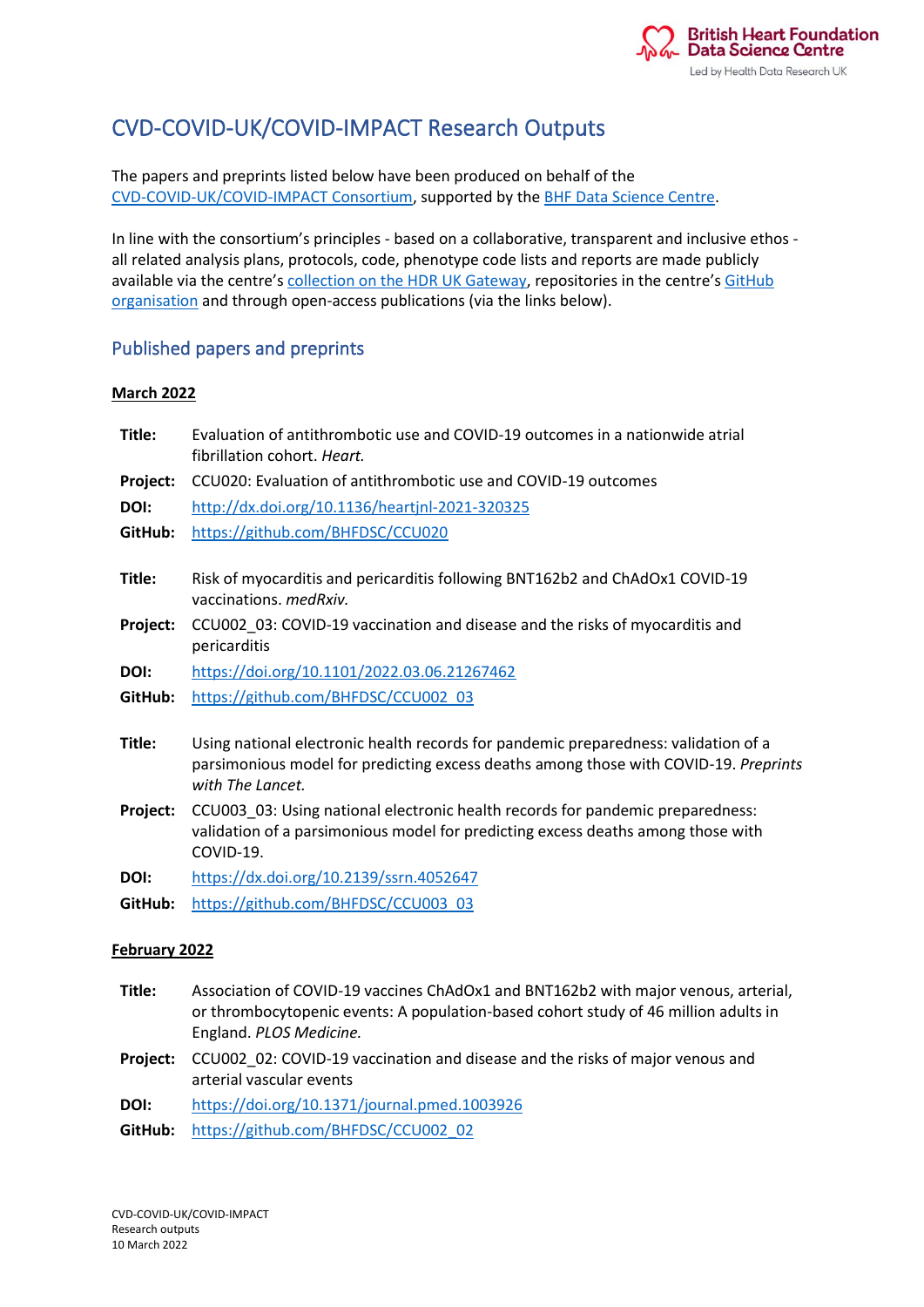

#### **January 2022**

- **Title:** The adverse impact of COVID-19 pandemic on cardiovascular disease prevention and management in England, Scotland and Wales: A population-scale descriptive analysis of trends in medication data. *medRxiv.*
- **Project:** CCU014\_01: Assessing cardiovascular disease impact through medicines

**DOI:** <https://doi.org/10.1101/2021.12.31.21268587>

**GitHub:** [https://github.com/BHFDSC/CCU014\\_01](https://github.com/BHFDSC/CCU014_01)

#### **December 2021**

- **Title:** A nationwide deep learning pipeline to predict stroke and COVID-19 death in atrial fibrillation. *medRxiv.*
- **Project:** CCU004\_02: Prediction of stroke and COVID-19 death using deep learning and sequential medical histories in a nationwide atrial fibrillation cohort

**DOI:** <https://doi.org/10.1101/2021.12.20.21268113>

**GitHub:** [https://github.com/BHFDSC/CCU004\\_02](https://github.com/BHFDSC/CCU004_02)

#### **November 2021**

| Title:   | Association of COVID-19 with arterial and venous vascular diseases: a population-wide<br>cohort study of 48 million adults in England and Wales. medRxiv.                        |
|----------|----------------------------------------------------------------------------------------------------------------------------------------------------------------------------------|
| Project: | CCU002 01: SARS-CoV-2 infection and risk of major vascular events                                                                                                                |
| DOI:     | https://doi.org/10.1101/2021.11.22.21266512                                                                                                                                      |
| GitHub:  | https://github.com/BHFDSC/CCU002 01                                                                                                                                              |
|          |                                                                                                                                                                                  |
| Title:   | Predicting and validating risk of pre-pandemic and excess mortality in individuals with<br>chronic kidney disease. Preprints with The Lancet.                                    |
| Project: | CCU003 01: Predicting and validating risk of pre-pandemic and excess mortality during<br>the COVID-19 pandemic in individuals with chronic kidney disease                        |
| DOI:     | https://dx.doi.org/10.2139/ssrn.3970707                                                                                                                                          |
| GitHub:  | https://github.com/BHFDSC/CCU003 01                                                                                                                                              |
|          |                                                                                                                                                                                  |
| Title:   | Understanding COVID-19 trajectories from a nationwide linked electronic health record<br>cohort of 57 million people: phenotypes, severity, waves & vaccination. <i>medRxiv.</i> |
| Project: | CCU013 01: Characterising COVID-19 related events in a nationwide electronic health<br>record cohort of 57 million people in England                                             |

**DOI:** <https://doi.org/10.1101/2021.11.08.21265312>

**GitHub:** [https://github.com/BHFDSC/CCU013\\_01\\_ENG-COVID-19\\_event\\_phenotyping](https://github.com/BHFDSC/CCU013_01_ENG-COVID-19_event_phenotyping)